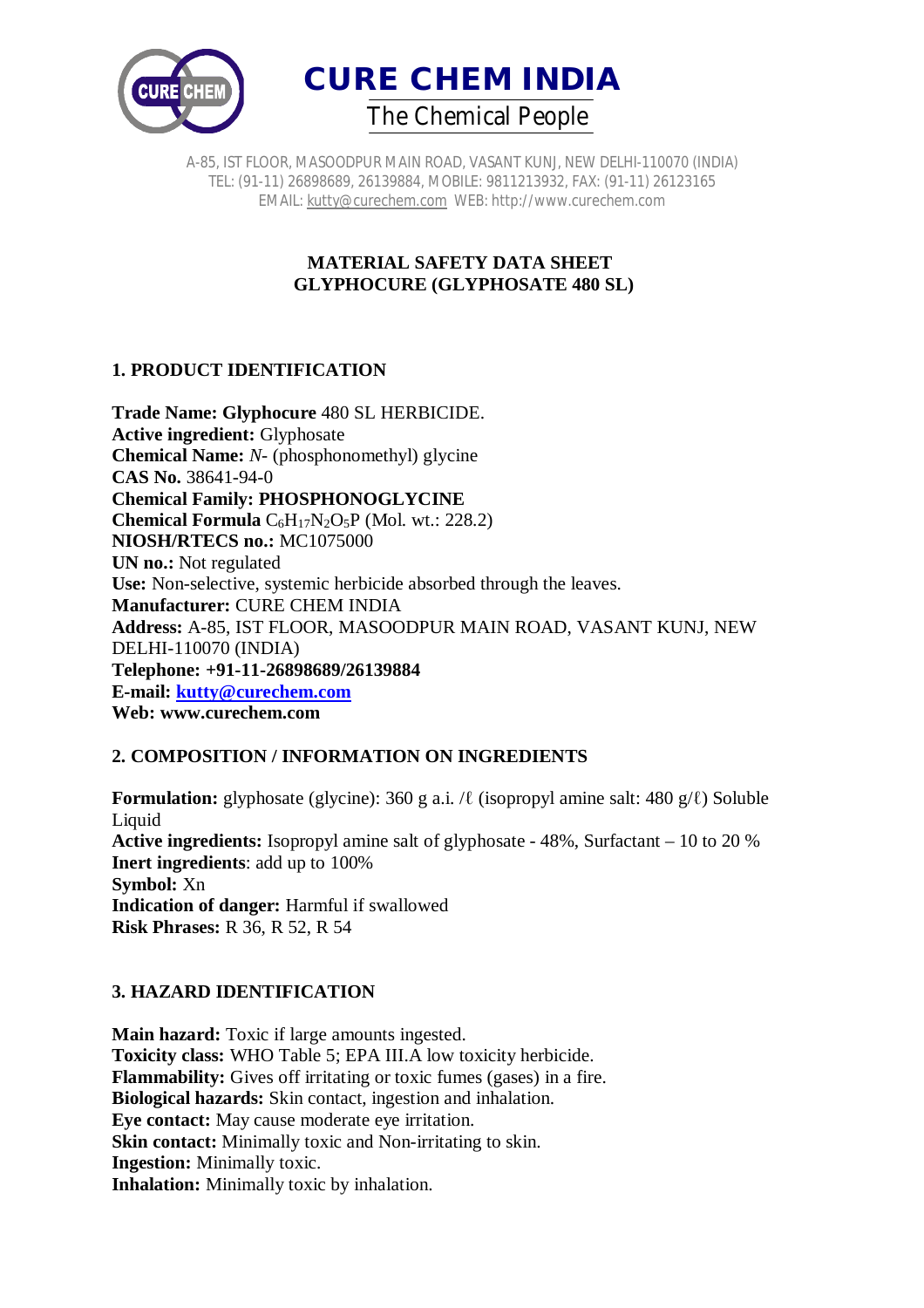

A-85, IST FLOOR, MASOODPUR MAIN ROAD, VASANT KUNJ, NEW DELHI-110070 (INDIA) TEL: (91-11) 26898689, 26139884, MOBILE: 9811213932, FAX: (91-11) 26123165 EMAIL: kutty@curechem.com WEB: http://www.curechem.com

**Reproductive hazard:** See section 11. **Carcinogenicity:** See section 11. **Mutagenicity:** See section 11. **Neurotoxicity:** See section 11.

# **4. FIRST AID MEASURES AND PRECAUTIONS**

Symptoms of glyphosate poisonings are rare but will include: headache, lethargy, diarrhoea, weakness and collapse. Nausea after ingestion has been observed.

## **Inhalation:**

Remove source of contamination or move victim to fresh air. Tthe affected person must keep warm and at rest. Treat symptomatically and supportively. Obtain medical advice if necessary.

## **Skin contact:**

Remove contaminated clothing, shoes and leather goods.

Gently wipe off excess chemical. Wash skin gently and thoroughly with water and nonabrasive soap. Seek medical advice if necessary.

#### **Eye contact:**

Immediately flush the eyes with gently flowing lukewarm water or saline solution for 20 minutes, holding the eyelid(s) open. Seek medical attention if necessary.

#### **Ingestion:**

Have victim rinse mouth thoroughly with water. Do not induce vomiting. Remove by gastric lavage and catharsis.

Give oxygen if respiration is depressed. Do not perform gastric lavage if victim is unconscious. Administration of gastric lavage and oxygen should be performed by qualified medical personnel. Seek medical advice immediately showing container and label.

## **Advice to physician:**

There is no specific antidote. Treat symptomatically and supportively as and when required. Remove by gastric lavage and catharsis, but not if victim is unconscious. Give oxygen if respiration is depressed.

# **5. FIRE FIGHTING MEASURES**

## **Extinguishing agents:**

Extinguish **small fires** with carbon dioxide, dry powder, or alcohol-resistant foam. Water spray can be used for **larger fires** or cooling of unaffected stock, but avoid the accumulation of polluted run-off from the site.

## **Fire fighting:**

Remove container from fire area if possible. Contain fire control water for later disposal. Use a recommended extinguishing agent for the type of surrounding fire.

Keep material out of sewers and water sources. Avoid inhalation of hazardous vapours. Keep upwind.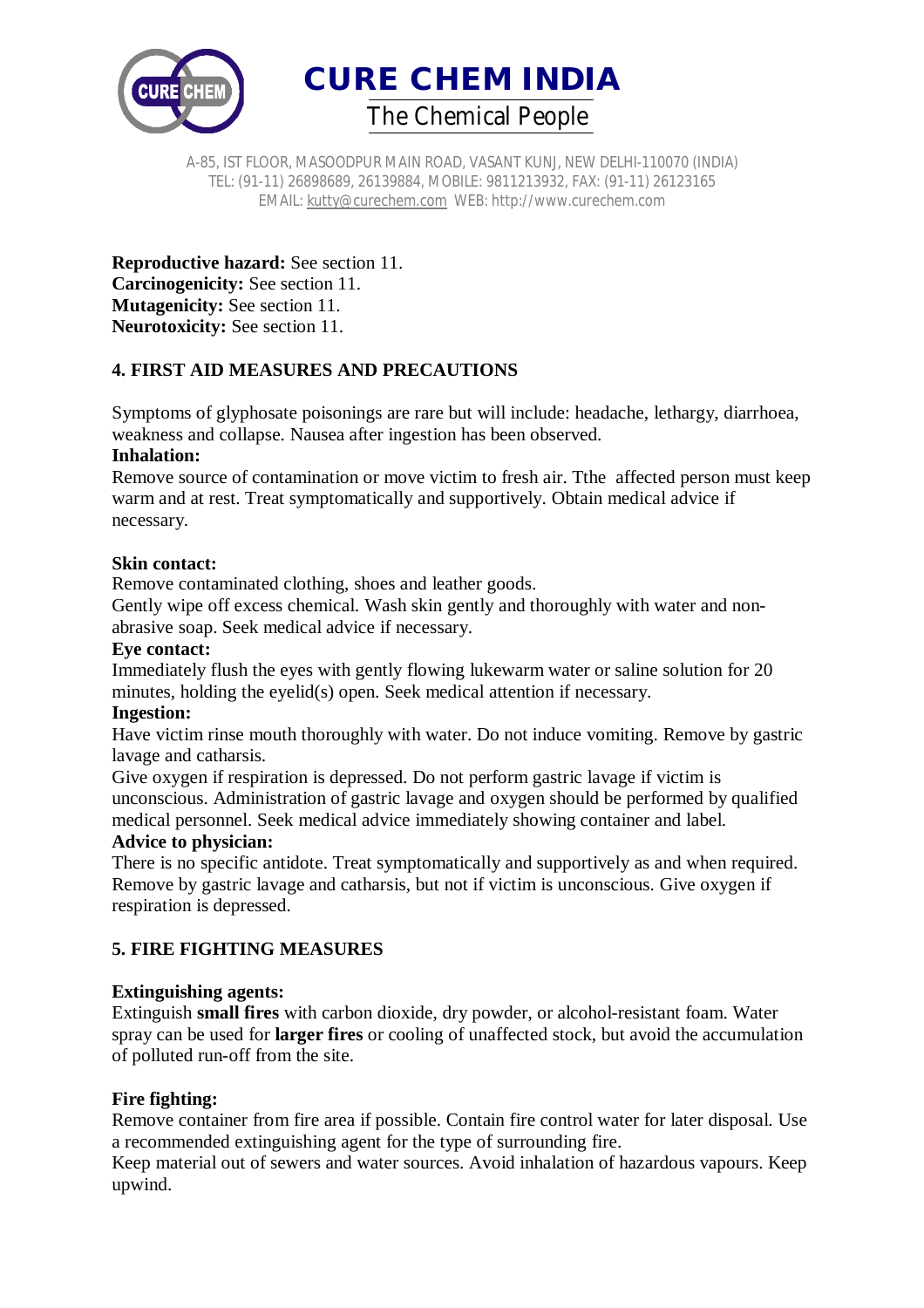

A-85, IST FLOOR, MASOODPUR MAIN ROAD, VASANT KUNJ, NEW DELHI-110070 (INDIA) TEL: (91-11) 26898689, 26139884, MOBILE: 9811213932, FAX: (91-11) 26123165 EMAIL: kutty@curechem.com WEB: http://www.curechem.com

## **Special hazard:** No fire hazard. , Slight explosion hazard. **Personal protective equipment:**

Fire may produce irritating or poisonous vapours (toxic oxides of carbon, nitrogen and phosphorus), mists or other products of combustion. Fire fighters and others that may be exposed should wear full protective clothing and self-contained breathing apparatus.

# **6. ACCIDENTAL RELEASE MEASURES (SPILLAGE)**

# **Personal precautions:**

Avoid contact with skin and eyes. Do not inhale fumes. For personal protection see Section 8. **Environmental precautions:**

Do not allow to enter drains or water courses. When the product contaminates public waters, inform appropriate authorities in accordance with local regulations.

## **Small spills:**

For small liquid spills, soak up with sand or other suitable non-combustible absorbent material, such as sawdust, and place into containers for subsequent disposal.

## **Large spills:**

For large spills, contain liquid far ahead of spill. Contain spillage and contaminated water for subsequent disposal. Do not flush spilled material into drains. Keep spectators away.

# **7. HANDLING AND STORAGE REQUIREMENTS**

**Handling:** Harmful by inhalation or if swallowed. Avoid contact with eyes, prolonged contact with skin, and inhalation of spray and fumes. Use with adequate ventilation. Wash hands before eating, drinking, chewing gum, smoking or using the toilet. Remove clothing immediately if the herbicide gets inside. Then wash skin thoroughly using a non-abrasive soap and put on clean clothing. Do not apply directly to areas where surface water is present, or to intertidal areas below the mean high water mark. Water used to clean equipment must be disposed of correctly to avoid contamination.

## **Storage:**

Product must be stored in its original labelled container in shaded, well-ventilated area, away from heat, sparks and other sources of ignition. Do not store in galvanized steel or unlined steel containers. Not to be stored next to foodstuffs and water supplies. Keep out of reach of children and animals. Local regulations should be complied with.

# **8. EXPOSURE CONTROL / PERSONAL**

**PROTECTION Occupational exposure limits:** TLV not established. **Engineering control measures:**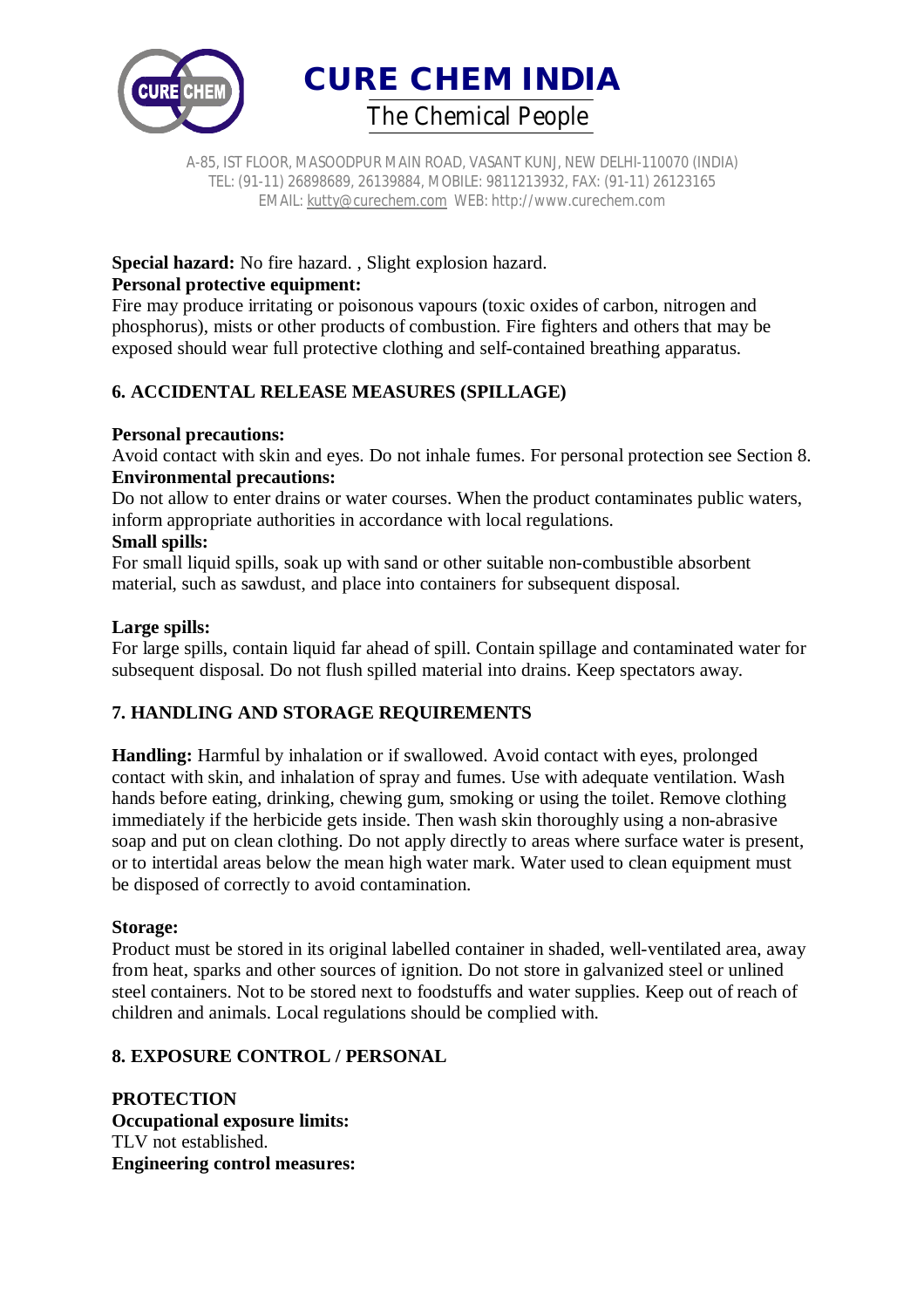

A-85, IST FLOOR, MASOODPUR MAIN ROAD, VASANT KUNJ, NEW DELHI-110070 (INDIA) TEL: (91-11) 26898689, 26139884, MOBILE: 9811213932, FAX: (91-11) 26123165 EMAIL: kutty@curechem.com WEB: http://www.curechem.com

It is essential to provide adequate ventilation. The measures appropriate for a particular worksite depend on how this material is used and on the extent of exposure. Ensure that control systems are properly designed and maintained. Comply with occupational safety, environmental, fire and other applicable regulations. If engineering controls and work practices are not effective in controlling exposure to this material, then wear suitable personal protective equipment including approved respiratory protection.

# **PERSONAL PROTECTIVE EQUIPMENT:**

## **Respirator:**

An approved respirator suitable for protection from dusts and mists of pesticides is adequate. Limitations of respirator use specified by the approving agency and the manufacturer must be observed.

**Clothing:** User must wear appropriate protective (impervious) clothing and equipment to prevent repeated or prolonged skin contact with this substance.

**Gloves:** User must wear appropriate synthetic protective gloves to prevent contact with this substance.

**Eye protection:** The use of safety goggles is recommended.

*Emergency eye wash:* Where there is any possibility that the user's eyes may be exposed to this substance, there should be an eye wash fountain or appropriate alternative within the immediate work area for emergency use.

# **9. PHYSICAL AND CHEMICAL PROPERTIES**

**Appearance**: Clear golden yellow to amber liquid. **Odour:** Mild halide odour. **Explosive properties:** No thermal sensitivity. **Oxidising properties: product is none oxidizing. pH:** 4.94 (1 % solution). **Viscosity:** The mean measured viscosity range is:  $46.5 - 46.9 \text{ cP}$  ( $25^0\text{C}$ ). 19.7 - 20.2 cP  $(45^{\circ}C)$ . **Surface tension:** 47.6 mN/m of a 1 g/l solution). The product is considered to be surface active. **Relative density:**  $1.1658 \pm 0.0002$  g/cm3 at  $20^0C$ **Storage stability:** Stable for 2 years under normal warehouse conditions and Stable to light. Stable at  $0^0C$  and  $54^0C$ **Solubility in water:** Complete. **Partition-coefficient in n-octanol / water:** *(Data for 62 % technical concentrate)* Pow:  $0.0189 \pm 0.0000629$ . Data for Technical: Kow<-3,4 **Flash point:** None.

# **10. STABILITY AND REACTIVITY**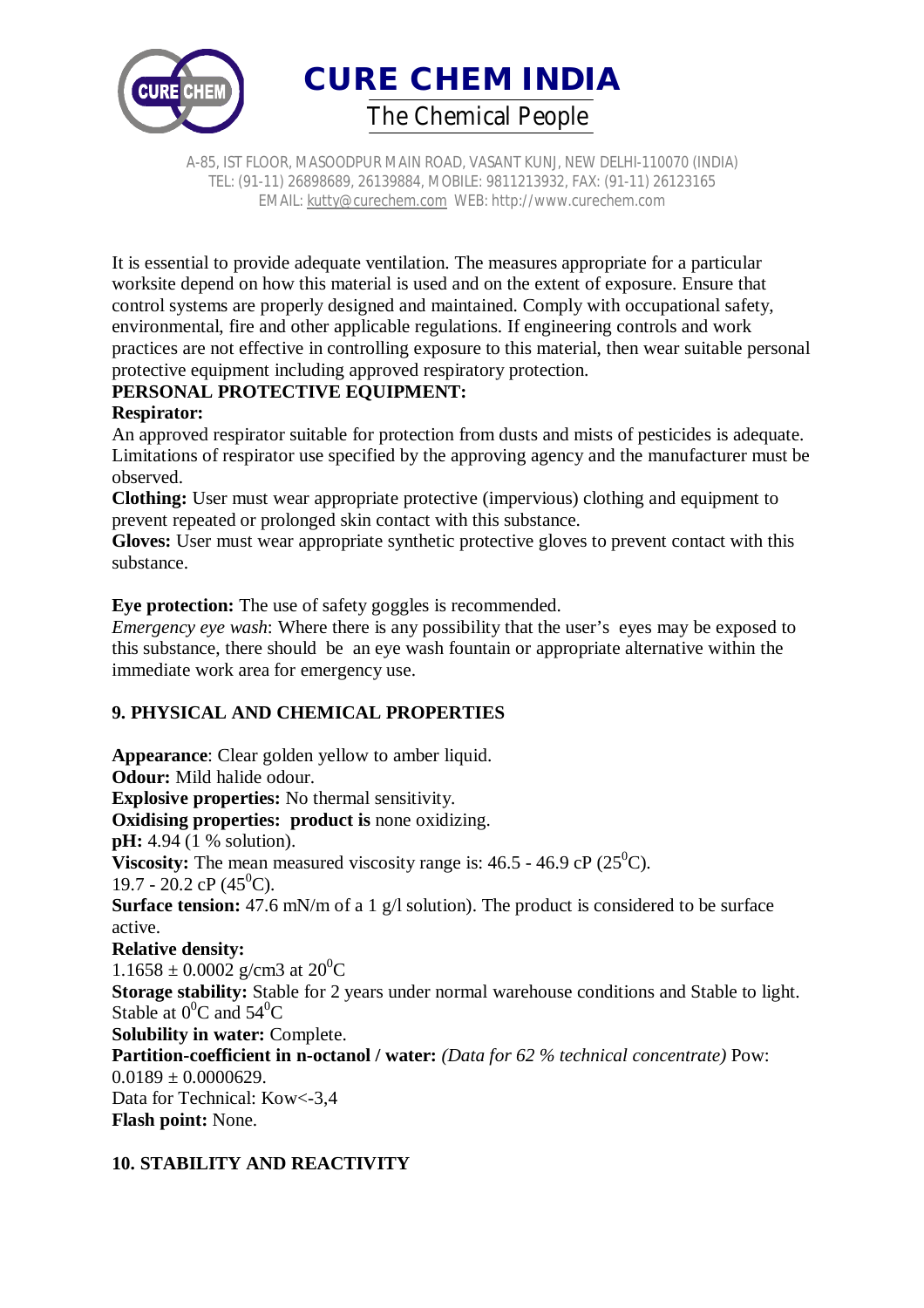



A-85, IST FLOOR, MASOODPUR MAIN ROAD, VASANT KUNJ, NEW DELHI-110070 (INDIA) TEL: (91-11) 26898689, 26139884, MOBILE: 9811213932, FAX: (91-11) 26123165 EMAIL: kutty@curechem.com WEB: http://www.curechem.com

**Stability:** Stable under normal temperatures and pressure. Glyphosate reacts strongly (possibly violent exothermic reaction) with strong alkalis. Photodecomposition is negligible. Glyphosate is stable to light and also stable up to  $60^{\circ}$ C. Glyphosate may be photo-labile in natural waters, with calcium or other metal ions acting as catalysts for the process.

#### **Incompatibility:**

Product is relatively stable in neutral, weakly acidic and weakly alkaline media, but reacts strongly (and possibly violently) with strong alkalis. Mixing with other products may reduce the activity of glyphosate.

#### **Hazardous decomposition products:**

Toxic oxides of carbon, nitrogen and phosphorus are released when the product decomposes on heating.

# **11. TOXICOLOGICAL INFORMATION**

**Acute oral LD50:**  $> 5000$  mg/kg in rats. **Acute dermal LD50:**  $> 5000$  mg/kg in rats. **Acute inhalation LC50 (4 h):** 1.16 mg/l air for rats. **Acute skin irritation:** The product is not irritating to skin (rabbit). **Acute eye irritation:** The product is considered to be non-irritating, but an irritant for conjunctival redness (rabbit). **Dermal sensitisation:** The product is considered to be a dermal sensitiser (guinea pig). **Carcinogenicity:** Animal studies did not detect any carcinogenic effects. No human information available. **Teratogenicity:** Animal studies did not detect any teratogenic effects. No human information available. **Mutagenicity:** Animal studies did not detect any mutagenic effects. No human information available.

# **12. ECOLOGICAL INFORMATION**

## **ECOTOXICOLOGY:**

**Birds:** Low toxicity to birds. Acute oral  $LD50$ :  $> 2000$  mg/kg (bobwhite quail). **Fish:** Hazardous to fish. LC50 (96 hr): 35.9 mg/l (rainbow trout) **Bees:** Non-toxic to bees. Oral LD50 (72 h):  $> 180 \mu$ g formulation/bee. Dermal LD50 (72 h):  $> 200 \mu$ g formulation/bee. **Daphnia:** Very low toxicity to *Daphnia magna.* EC50 (48 h):  $> 71.8$  mg/l.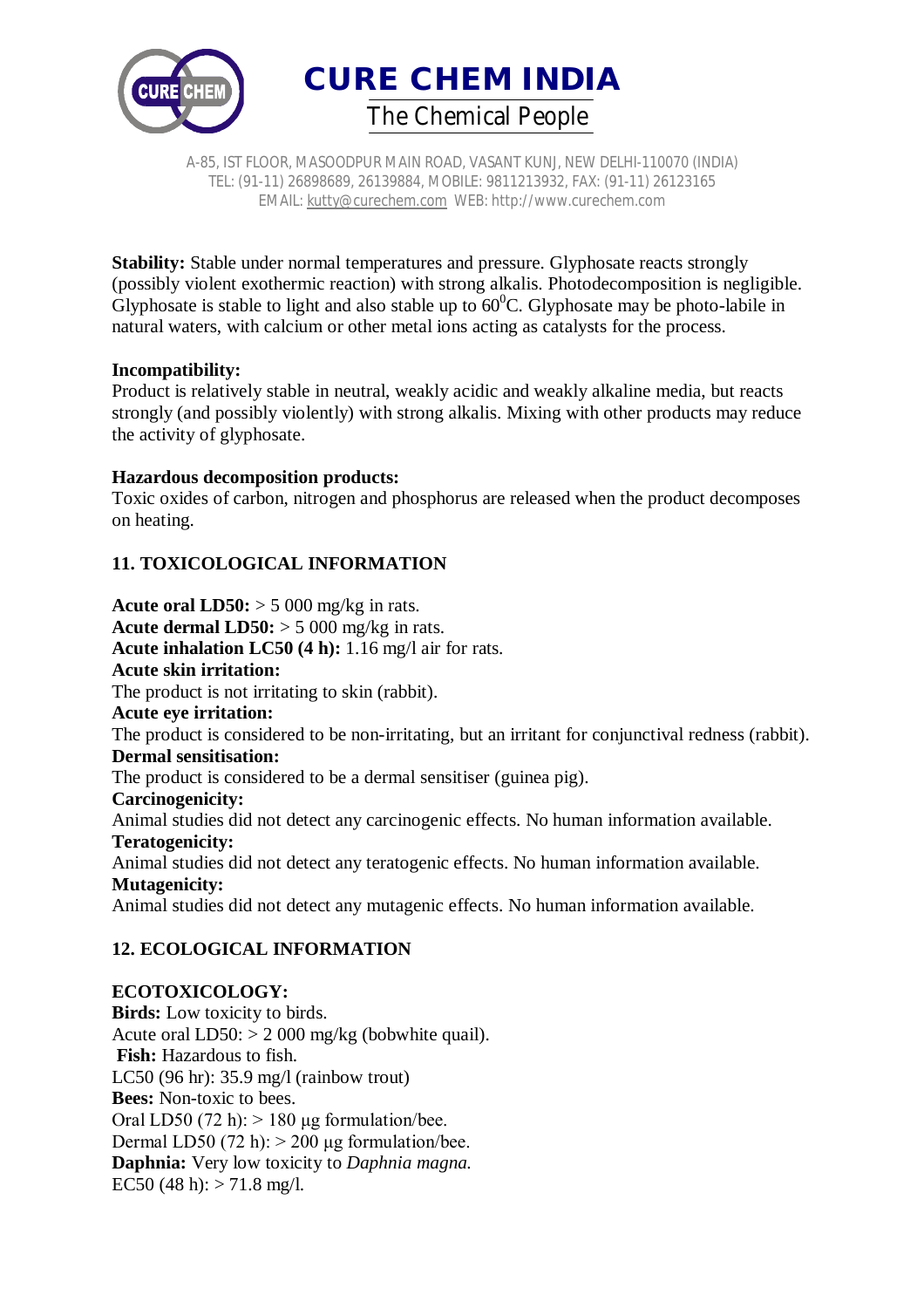

A-85, IST FLOOR, MASOODPUR MAIN ROAD, VASANT KUNJ, NEW DELHI-110070 (INDIA) TEL: (91-11) 26898689, 26139884, MOBILE: 9811213932, FAX: (91-11) 26123165 EMAIL: kutty@curechem.com WEB: http://www.curechem.com

**Algae:** Toxic to *Selenastrum capricornutum*.

EbC50 (72 h): 1.4 mg/l. ErC50 (72 h): 1.8 mg/l. **Earthworms:**

Not toxic to earthworms. LC50 (14 d):  $> 1000$  mg/kg of soil.

# **Degradability:**

Strongly adsorbed to soil and therefore becomes practically immobile. Microbial degradation is the major cause of loss from soil, with liberation of carbon dioxide. The principal metabolite is amino-methylphosphonic acid. In soil the half life of the product is less than 60 days.

## **Mobility:**

The product is practically immobile and is unlikely to leach.

#### **Accumulation:**

The product shows little or no tendency to bio-accumulate and poses no long term threat to wildlife.

**German wgk:** Not available.

## **13. DISPOSAL CONSIDERATION**

## **Pesticide disposal:**

Waste resulting from the use of this product that cannot be reused or reprocessed should be disposed of in a landfill approved for pesticide disposal or in accordance with applicable local procedures. Hydrolysis under alkaline conditions is a suitable method to dispose of small quantities of the product. After hydrolysis, dilute and dispose of in pits or landfill. Comply with any local legislation applying to waste disposal.

#### **Package product wastes:**

Emptied containers retain vapour and product residues.

Observe all labelled safeguards until container is cleaned, reconditioned or destroyed. Combustible containers should be disposed of in pesticide incinerators. Non-combustible containers must first be triple-rinsed with water, punctured and recycled or disposed of.

# **14. TRANSPORT INFORMATION**

**UN NUMBER** NOT REGULATED **Trem card number:** Not necessary.

# **15. REGULATORY INFORMATION**

**Symbol:** Not applicable **Risk phrases: R 52 Harmful to aquatic organisms. Safety phrases: S 2** Keep out of reach children. **S 36/37/39:** Wear suitable protective clothing, gloves and eye/face protection.